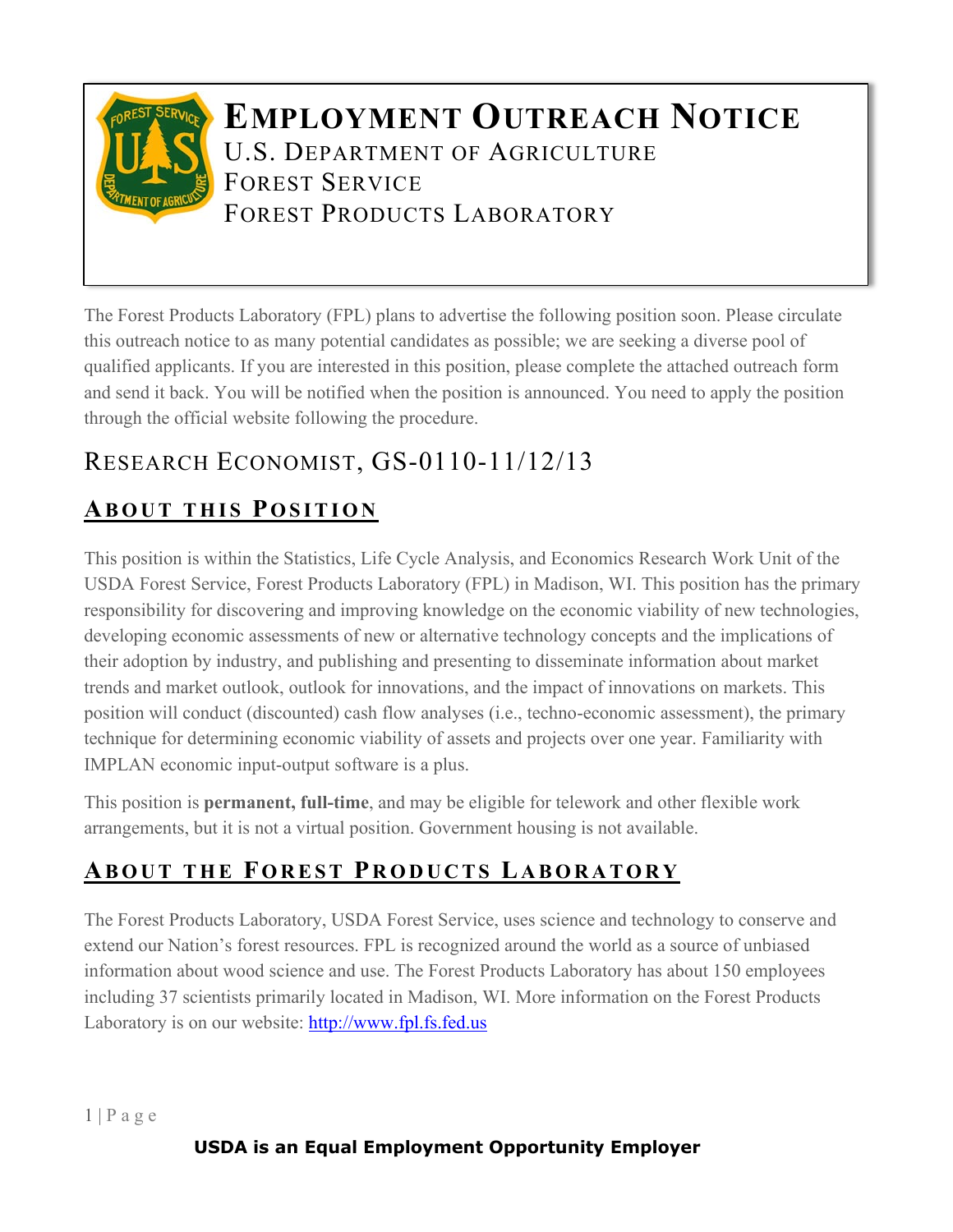### **ABOUT THE COMMUNITY**

**Madison** is capital of Wisconsin. Madison is also the seat of Dane County and the focus of a metropolitan statistical area that includes the entire county. The city was founded as the state capital, where no other permanent settlement had previously existed, on a unique geographic site, a narrow isthmus of land called Four Lakes Isthmus between two lakes. Since Madison was founded, the natural beauty of its setting has been enhanced by parks and boulevards with an impressive State Capitol Building and plaza at the center of the city. Madison is the base of the University of Wisconsin, a nationally respected research institution known for a tradition of academic excellence. There are numerous university, education, and sports opportunities. The city hosts a minor league baseball team, the Madison Mallards. We are within two hours of two NFL teams, three MLB teams, an NHL team, an AHL team, and two NBA teams. Outdoor activities abound, with an excellent bike trail system, sailing clubs, golf courses, ski slopes, and hiking.

### **T O APPLY FOR THIS P OSITION :**

When the position is opened, go to USAJOBS<https://www.usajobs.gov/>

- You must set up or have an existing USAJOBS profile.
- Search/locate the announcement number 22-113252-900630
- Begin the application process.
- You must complete and submit your application by the closing date specified on the announcement.

## **POINT OF C ONTACT:**

Project Leader Richard Bergman, PhD One Gifford Pinchot Dr. Madison, WI 53726 608-231-9477 [richard.d.bergman@usda.gov](mailto:richard.d.bergman@usda.gov)